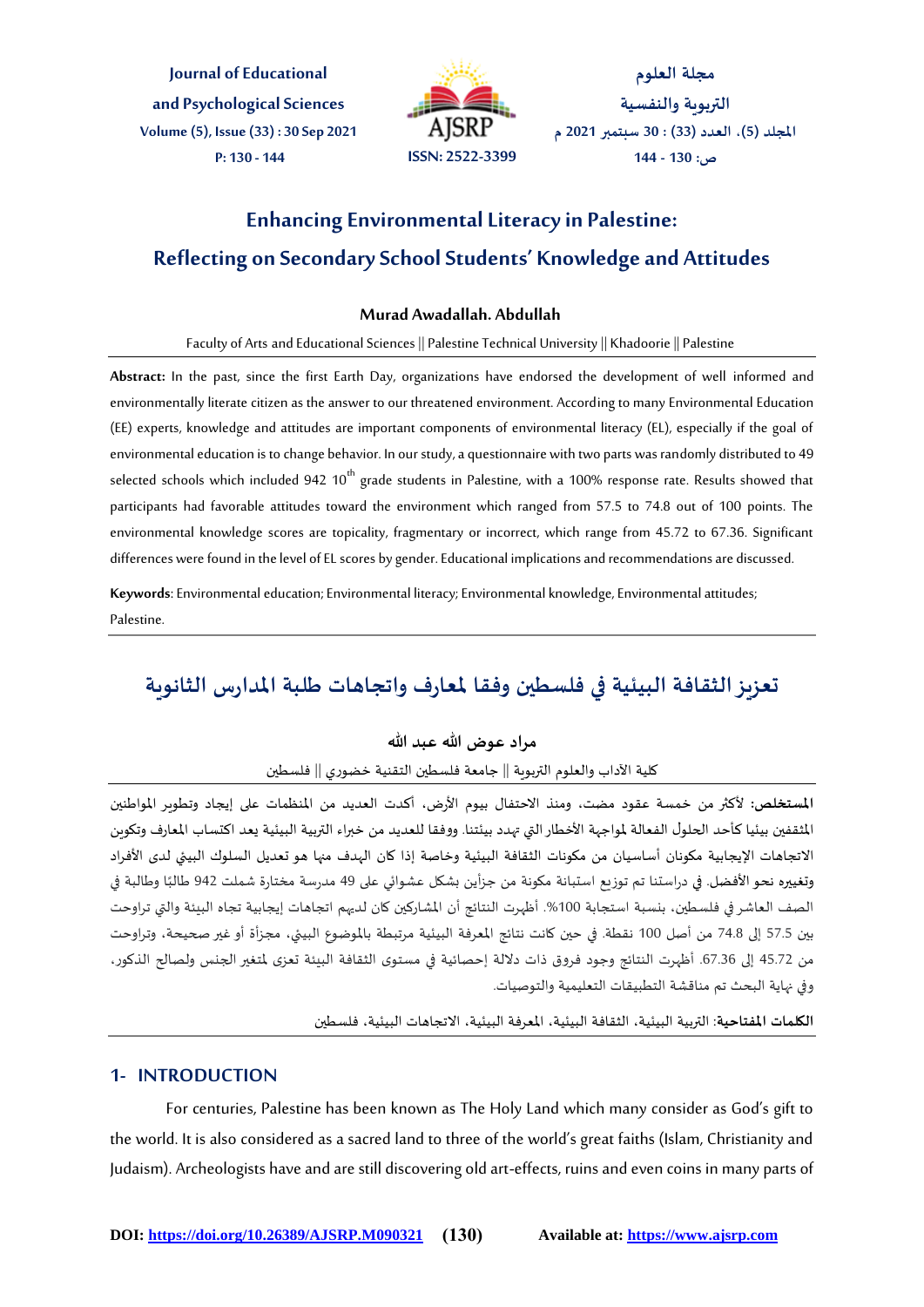#### **المجلة العربية للعلوم ونشر األبحاث ــ مجلة العلوم التربوية والنفسية ــ المجلد الخامس ــ العدد الثالث والثالثون ــ سبتمبر 2021م**

the country, going back thousands of years and thus proving there once exist a number of thriving civilizations in this part of the world. These archeological findings do not only tell us information about the people who inhibited the land, but they are also considered as a rich source of information about the ecology of the Palestine's weather, plants, animals and other natural habitats that had been blooming there too. Even now, modern day Palestine has a rich and rare natural habitat, perhaps one of the most interesting in the world.

Today, Palestinians live in one of the developing, densely populated countries and yet strive to achieve sustainable economic and social development. In so doing, they face several environmental problems and a deteriorating quality of life. The relationship of human beings with the environment is one of the key balances and any influence from outside causes this balance to be negatively affected resulting in environmental problems (Genc, 2015).

One key problem is related to the level of environmental education (EE) and awareness of Palestinian people, as this is identified to quite low. Therefore, a major change in people's understanding of the environment and its implication on their lives is needed. It is understood that such a change can be achieved through an effective and efficient education of students at different learning levels from nursery to university. As future citizens, they are expected to develop a responsible attitude – in accordance with their newly acquired understandings and values related to environmental issues, (DeWaters et al., 2013; Erten ,2003).

Environmental Education (EE) is different from other disciplines in the education field in that it can be taught to all students with different levels. Sanera (1998) mentioned that (EE) is a complex process that aims to attain several goals at the affective, cognitive, metacognitive, and behavioral levels. Moreover, Stevenson et al. (2013) said that (EE) can be used to inform the school-aged population as well as the general population. In addition, Mosothwane (1992) indicated that the introduction of (EE) early into schools induced positive attitudes towards a quality environment, that children learn, especially by observing adult behaviors. Moreover, Ramsey (1993) said that schools need to be involved so that students from a young age become aware of social and environmental issues in their local communities and around their 'world', and thus be motivated to take action to improve and maintain the environment.

Finally, how societies educate the next generation and what they learn about the world around them should be addressed seriously (Siraj-Blatchford ,2016; Hungerford et al.,1980)

There is a profound but remarkable distinction between (EE) and (EL). The environmental literacy components, which were recognized mostly in environmental education literature, have been defined by (Disinger & Roth, 1992), and used in some practical studies (Marcinkowski et al., 2008; McBeth & Volk, 2010; Meuth et al., 2010). Liu et al. (2015) used the term "environmental literacy" as one of the most important objectives for environmental education. Meanwhile, the (UNESCO–UNEP ,1991) international conventions declared that (EE) is the vehicle for developing environmental literacy, which is crucially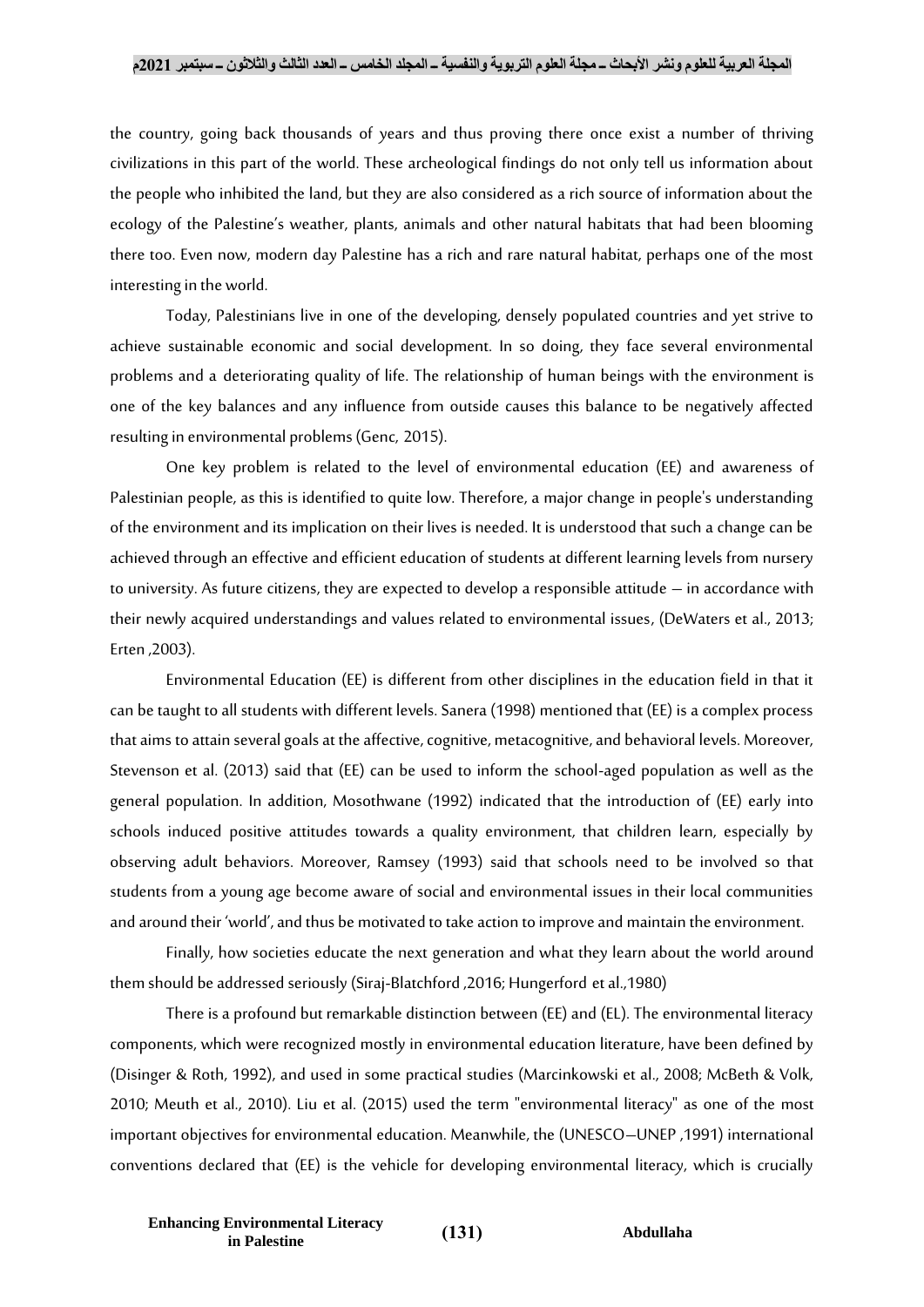needed to prepare environmentally literate students who, as future citizens, would play an active role in protecting the environment through making informed decisions and taking environmentally friendly actions. Interestingly, Hollweg et al. (2011) indicated that (EL) was comprised of knowledge, attitudes, and competencies believed to equip people with what they need to effectively analyze and address important environmental problems. Likewise, Meuth (2010) mentioned that environmental literacy includes knowledge, skills and motivation to contribute to environmental needs and sustainable development. On the other hand, Genc & Akilli (2016) claimed that the attitude is an important component in environmental literacy. Further, Hsu & Roth (1998) listed the components of environmental literacy as knowledge, sensation, skill and behavior. Of equal importance, Barrett et al. (1997) stressed that environmental literacy is the understanding of the interactions between natural systems and human social systems. Further, Ambusaidi et al. (2012) said that there is a link between students' environmental beliefs and their willingness to act to save the environment. Stables (1998) argued that knowledgeable citizens are not necessarily environmentally literate, but knowledge is a critical component of literacy.

Referring to knowledge and attitude's as the main component of (EL) a number of studies have shown that accurate environmental knowledge and positive attitudes were needed to drive responsible environmental behavior, and that it is a prerequisite for action (Esa, 2010; Zecha, 2010; Tuncer et al.,2009; Makki et al.,2003; Pooley& O'Connor, 2000; Kuhlemeier et al.,1999). For example, Emilson & Johansson (2018) indicated that individuals need to ground knowledge in their own bodies and feelings. Also, Pothitou et al. (2016) mentioned that good knowledge will form a good attitude. Furthermore, Uitto et al. (2011) stated that demographic factors such as gender and years of education may have some influence on one's attitude and pro-environmental behaviors. Moreover, Pe'er et al. (2007) confirmed that knowledge is indeed critical but knowledge alone cannot adequately predict responsible environmental behavior. On the other hand, Morrone et al. (2001) stated that a literate person is someone who is equipped with knowledge and values that lead to actions. It was assumed by Arcury (1990) that increased knowledge about the environment promotes positive attitudes. Meanwhile, Hines et al (1987) stressed that the knowledge component is based on the idea that before an individual can act on an environmental problem, that individual must understand the environmental problem.

Finally, we can say that the environmental education is still an inadequate level in terms of curriculum presence, consistency, depth, and impact (Hungerford & Volk, 2003). One of the first to use the environmental education curricula to raise environmental literacy was (Hungerford et al., 1980). Such curriculum should be designed to develop three types of environmental literacy functional: basically, book knowledge about ecological concepts, cultural: which teaches why society values the environment and critical: which allows students to use functional and cultural environmental literacy to determine appropriate citizen action (Gambro & Switzky, 1999).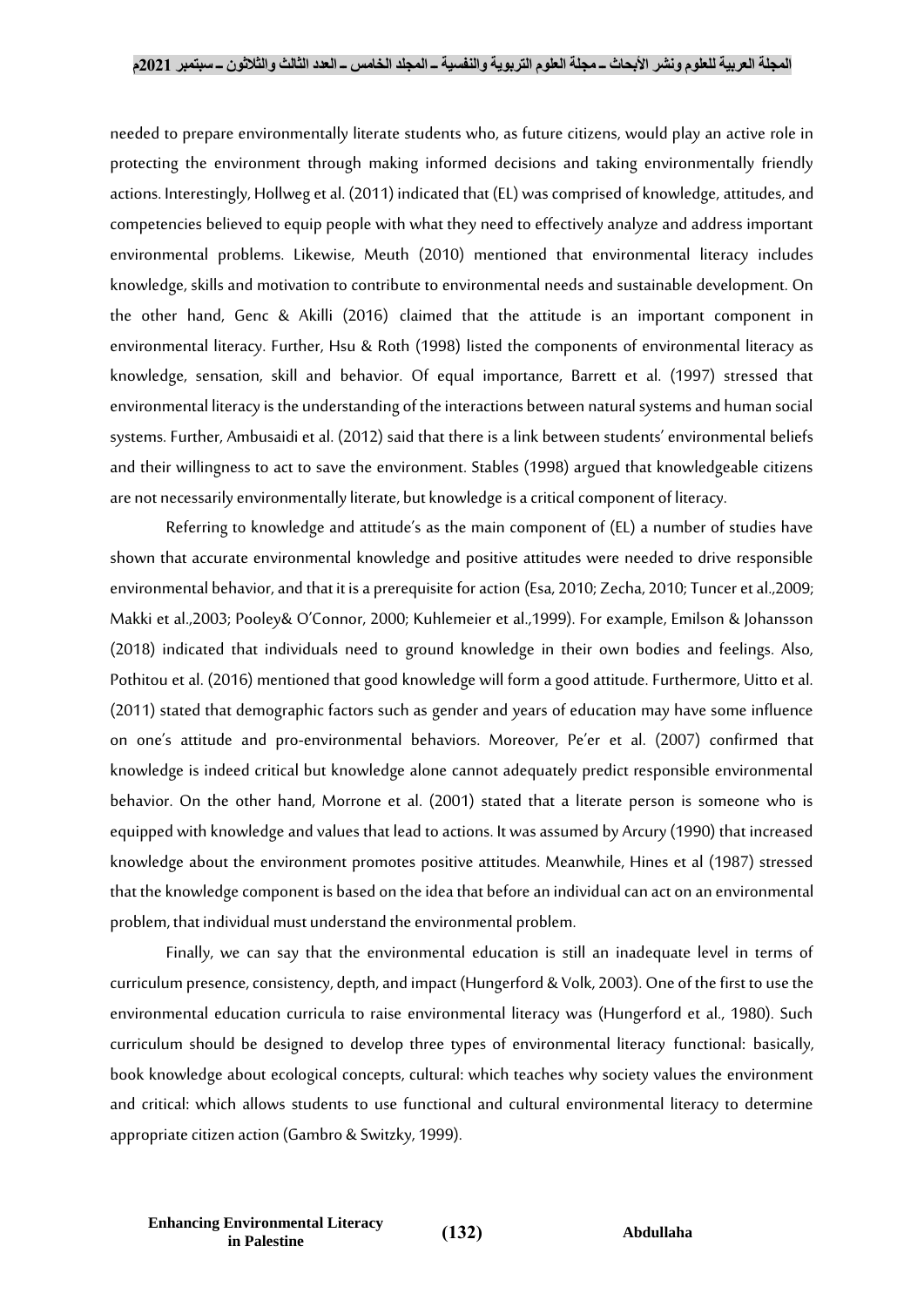In brief, we can say that the main purpose of environmental education is to educate individuals with respect to environmental literacy. The development of environmental literacy is a multi-step process that begins with knowledge and results in active citizen participation. Environmental Educators cannot assume that several years of formal education will ensure that students gain all the knowledge and skills needed for environmental literacy. Consequently, non-formal EE should play an important role in building environmental literacy of the whole population because it can reach various population groups and can offer varied opportunities for action upon the environment (UNESCO ,1980).

#### **2- PURPOSE OF THIS STUDY**

The Palestinian Ministry of Education identified different programs to develop all Palestinians intellectually, socially, physically, spiritually and emotionally, to become responsible citizens, able to participate in solving problems of their community, their country and the world, (First Palestinian Curriculum Plan, 1999). These programs, however, were developed without any solid research regarding Palestinian students' environmental knowledge and attitudes. Hence, the lack of comprehensive researches in Palestinian schools to assess environmental literacy and focusing on the direct and indirect effects among the variables forming environmental literacy calls for attention. Therefore, the purpose of this study is to identify the level of environmental literacy status (Knowledge & Attitudes) of 10th grade students in Palestine.

#### **3- MOTIVATION FOR THIS STUDY**

Based on the previous literature, it is clear that numerous studies have focused on measuring youths' environmental knowledge levels and their environmental responsible behavior (Karasar, 2017; Gambro & Switzky, 1996; Leeming et al.,1995). Few research using adults as participants have been conducted, (Goussia-Rizou & Abeliotis, 2004; Hsu& Roth, 1996). In Palestine, the level of environmental literacy (EL) has not been investigated in depth. It is assumed that a primary source for the development of environmental literacy will be the schools, particularly in terms of knowledge, attitudes, values, beliefs and skills .Thus, conducting a study on primary school students' environmental literacy is crucial as we will be able to gain better insights of how environmental knowledge, environmental attitudes are reflected in the minds of the students after undergoing a substantial number of years with EE programs. Students from grade 8th to 11<sup>th</sup> appear to be the most appropriate targets for fostering ethical and ecological appreciation of the natural world (Kellert, 1985). Therefore, the motivation of this study has two different aspects:

- It is the first study in Palestine, as far as, the researcher knows about the status of environmental literacy among the Palestinian students.
- By examining not only students' environmental knowledge but also their attitudes we intended to supply the background information for primary educators as well as the curriculum designers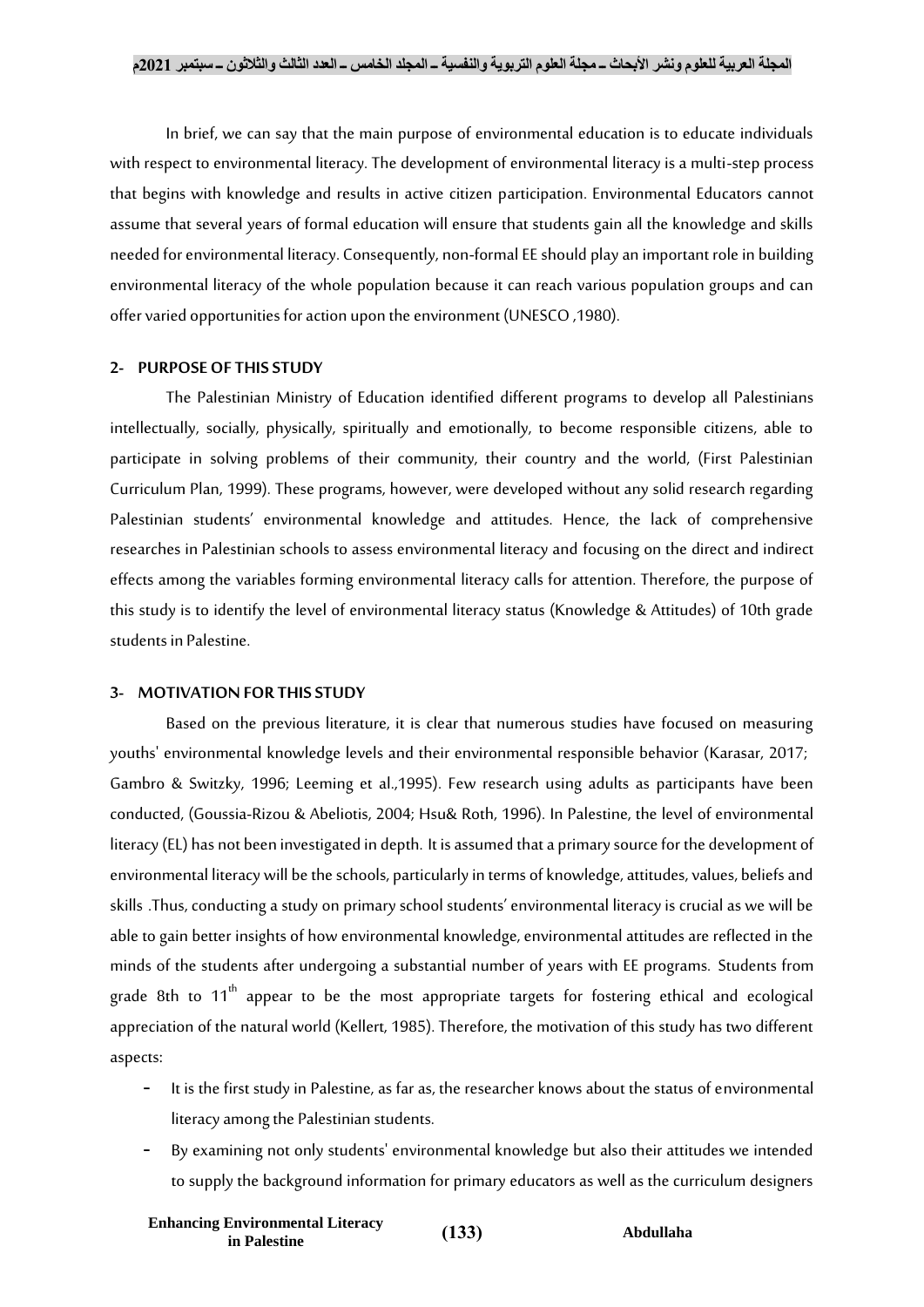with necessary recommendations on real practices and experiences to reinforce positive aspects and overcome difficulties. To date, it has been difficult to guide and monitor some specific environmental education efforts in Palestine because of lack of data.

#### **4- ASSUMPTIONS OF THE STUDY**

During the last two decades, the trend for environmental protection has expanded in various areas, including the realm of education. The underlying assumptions of this study are that:

- 1. If students are aware of the need and the ways of protecting the environment, they will act to preserve it.
- 2. Developing (EE) in Palestinian schools should be based on surveying the status of (EE)in Palestine, and the international trends in (EE) curriculum and instruction.

#### **5- RESEARCH METHODOLOGY**

This is a descriptive study in the survey model. Karasar (2017) indicated that survey models, generally, are arrangements on a whole group or sample taken from the population in order to make a general judgment about the population. In addition, he states that the survey models are research approaches aimed at describing a situation that exists in the past or the present, as they exist. Proportional stratified sampling was used to generate a 5 % sample of the 978 eligible schools. Of the 49 selected schools, 942 10th grade students participated, 416 boys (44.2%) and 526 girls, (55.8%). A panel of experts ensures the content validity of the questionnaire. After the questionnaire was altered according to the comments of the experts; it was distributed among (61)  $10^{th}$  grade students to test the reliability and validity indicators of the instrument. A few questions were dropped, some were altered to be more comprehensible and easier to administer. The questionnaire consists of two parts; the environmental knowledge part and the attitudes part. The knowledge part has 24 multiple-choice and 20 true-false items. Responses were coded "1" if the answer was correct and "0" if the answer was incorrect.The attitude part consisted of 35 items rated on a Likert-type scale. The five possible responses to each statement varied from 5 (strongly agree) to 1 (strongly disagree). Most of the questionnaire items were adapted from previously published instruments. Cronbach's alpha reliability coefficient taken on the two parts, environmental knowledge and attitudes, yielded values of 0.72 and 0.87, respectively. The questionnaires were distributed during the spring of 2019 in regular-period classes, and the time required to complete was approximately 35-40 minutes. The questionnaire survey enabled the collection of quantitative data from all the partnership schools, i.e.100% returns, which is a significant feature of this study. The analysis of the data was conducted using the SPSS statistical software program. The alpha level was set at 0.05 and 0.01.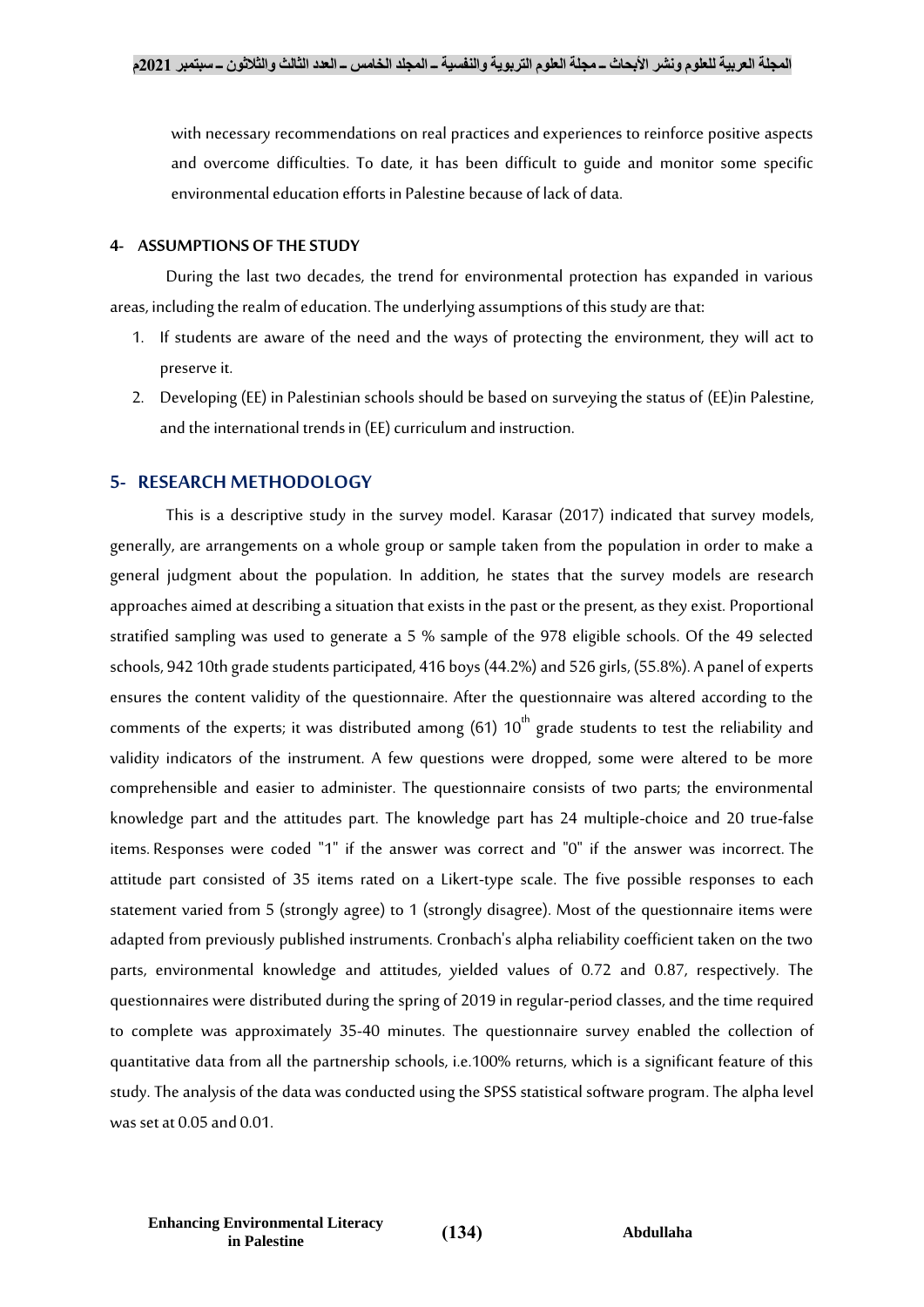# **6- RESULTS AND DISCUSSIONS**

#### **6.1. Students' Environmental Knowledge**

Table 1 presents the total knowledge and subtopics mean scores (M) and standard deviations (SD) for 10th grade students in Palestine. The mean total knowledge scores, which range from 45.72 to 67.36 percentage points reflect that environmental knowledge which students already possess is likely to be determined by topicality, fragmentary or incorrect, or both. After examining questions about each sub scale, it is interesting to note that Palestinian students appear to be more knowledgeable about local environmental protection issues (M=67.36) than issues that have more global relevance such as Ozone subtopics (M=45.72) and Green –house (M=46.62). Palestinian students were also relatively uninformed about Acid rain subscale (M=53.04). This is especially the case given that the questionnaire assessed students' knowledge of basic environmental concepts covering different areas in the primary school textbooks. The relatively large standard deviations represent a noteworthy aspect of the results shown in Table 1. These deviations, which ranged from 17.07 to 29.65 points, indicate that the total and topical knowledge scores were widely spread. Such spread indicates that student's environmental knowledge was disparate. In other words, participants lacked a common knowledge base of the target environmental concepts and related issues.

| Knowledge-part  | $Sub - topics$          | No of items     | <b>Mean</b> | S.D   |
|-----------------|-------------------------|-----------------|-------------|-------|
|                 | E. protection           | 9               | 67.36       | 17.07 |
| Multiple-choice | E. problems             | 15              | 50.70       | 18.11 |
|                 | Total of the subscale 1 | 24              | 56.95       | 15.31 |
| True-False      | Acid rain               | 3               | 53.04       | 28.70 |
|                 | Green-house             | $6\phantom{1}6$ | 46.62       | 21.29 |
|                 | general                 | $\overline{2}$  | 46.10       | 29.65 |
|                 | Ozone                   | 9               | 45.72       | 18.57 |
|                 | Total of the sub scale2 | 20              | 47.14       | 14.51 |
| Total scale     |                         | 44              | 52.49       | 12.39 |

**Table (1) Means and Standard Deviations on the Total Knowledge Scale and Subtopics**

These results are compatible with previous studies conducted in the US (Roper Starch Worldwide 1994, Gambro & Switzky,1996), Australia (Clarke,1996 & Connell et al., 1998), Netherlands (Kuhlemeier et al., 1999) and UK (Lyons & Breakwell, 1994). In the US, for example, among their sample of over 1800 high school students, only approximately one third (36.3%) answered correctly five or more of the [seven] items' and only 61% of the  $10<sup>th</sup>$  grade, students were aware that the burning of fossil fuels is the primary source of energy in the United States today (Gambro & Switzky 1996). In another study, Gambro & Switzky (1999) reported that the environmental knowledge was desired, particularly in light of the high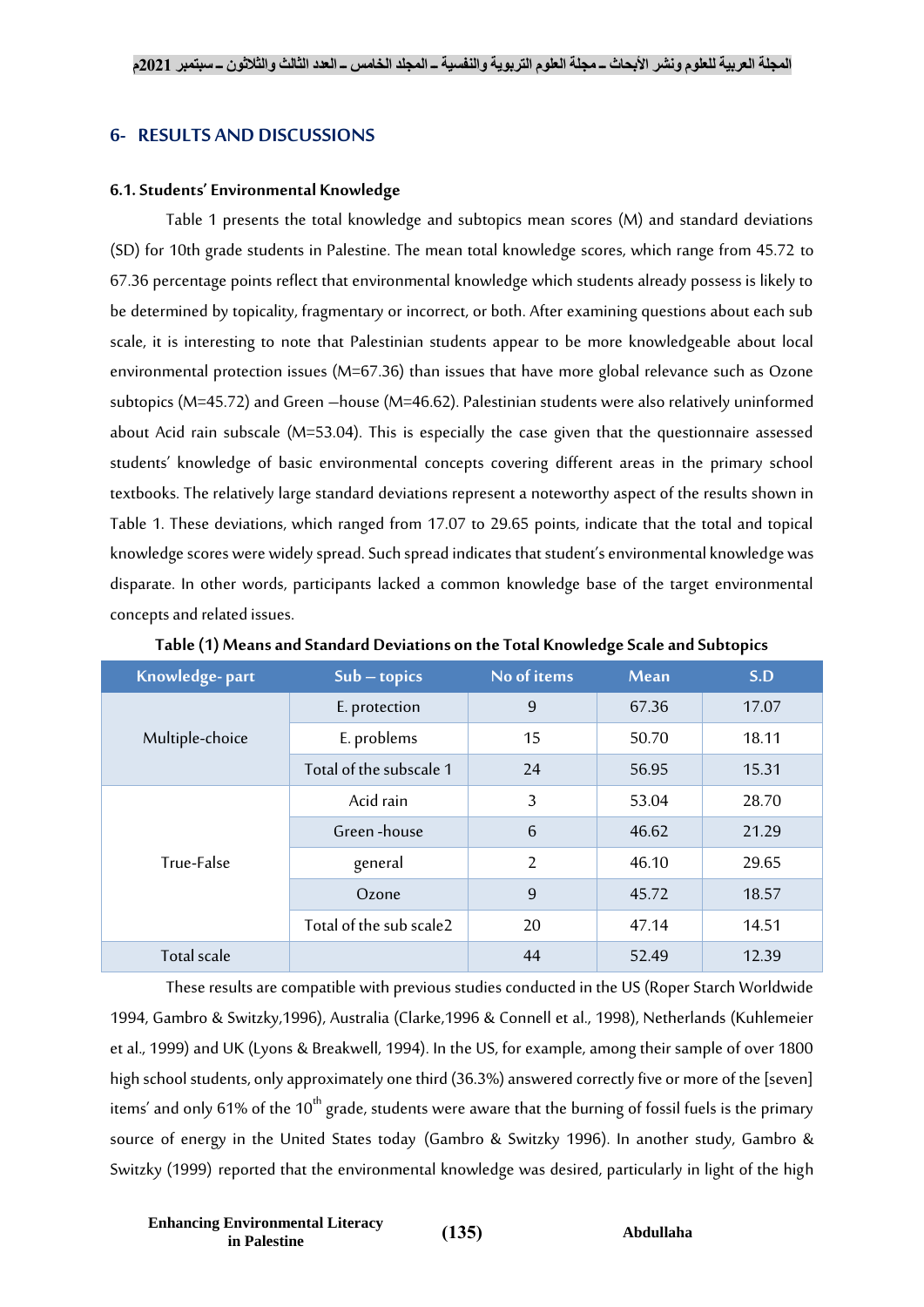proportion of students that selected the response `I really do not know', suggesting that `many [¼ ] were uncertain whether or not the statements on environmental topics presented to them were correct'. However, (Rahmawati et al., 2020; Sontay et al., 2015; Chan, 1998; Ivy et al., 1998) reported contrasting findings in their results by having high or good environmental knowledge scores. Not with standing this point, the general message stemming from these results is that factual environmental knowledge among school age students is lower than might be expected. As well as, several of the studies also suggest that students' environmental factual knowledge can vary considerably depending upon the topic under consideration. Another study in Hong Kong by Chan (1998) showed that students were more aware of certain issues (such as wildlife issues and air pollution), and less aware of others (such as world population, rainforest destruction). Another study in Greece reports that student's factual knowledge is better developed in relation to larger animals, especially pets and mammals, than in relation to smaller non-domestic animals and plants (Paraskevopoulos et al, 1998). In addition, Güler (2013) also stated that the 8th grade primary school had medium level of environmental literacy. Erdoğan (2009) determined that the 5th grade students in the primary school have medium level of environmental literacy. Moreover, Yavetz, et al. (2009) concluded that students' environmental literacy is insufficient

# **6.2. Students' Environmental Attitudes**

Attitudes can serve as the focal point between knowledge and action. For the environmental attitudes,Table 2 presents the total attitude and subtopics mean scores and standard deviations for 10th grade students in Palestine. The relatively moderate to high total attitude mean scores, which range from 57.54 to 74.83 out of 100 points, indicate that students' attitudes toward the environment were favorable. Moreover, student's scores on the emotion subscale (M 74.83) were relatively higher than their scores on the behaviors, and belief subtopics. Additionally, relative to what was observed in the case of knowledge scores, the standard deviations of the total and subtopics attitude scores shown in Table.2 are relatively small. These deviations, which range from 9.78 to 11.51 points, indicate that students' attitudes toward the environment were relatively consistent and more uniform than their level of environmental knowledge.

| Attitudes-part | $Sub - topics$   | No of items | Mean  | S.D   |
|----------------|------------------|-------------|-------|-------|
|                | Emotions         | 9           | 74.83 | 11.51 |
|                | <b>Behaviors</b> | 13          | 69.77 | 10.02 |
|                | <b>Beliefs</b>   | 13          | 57.54 | 9.78  |
|                | Total scale      | 35          | 66.74 | 6.92  |

|  | Table (2) Total attitudes and sub topics mean scores and Stander Deviation for 10th grad student |  |  |  |
|--|--------------------------------------------------------------------------------------------------|--|--|--|
|  |                                                                                                  |  |  |  |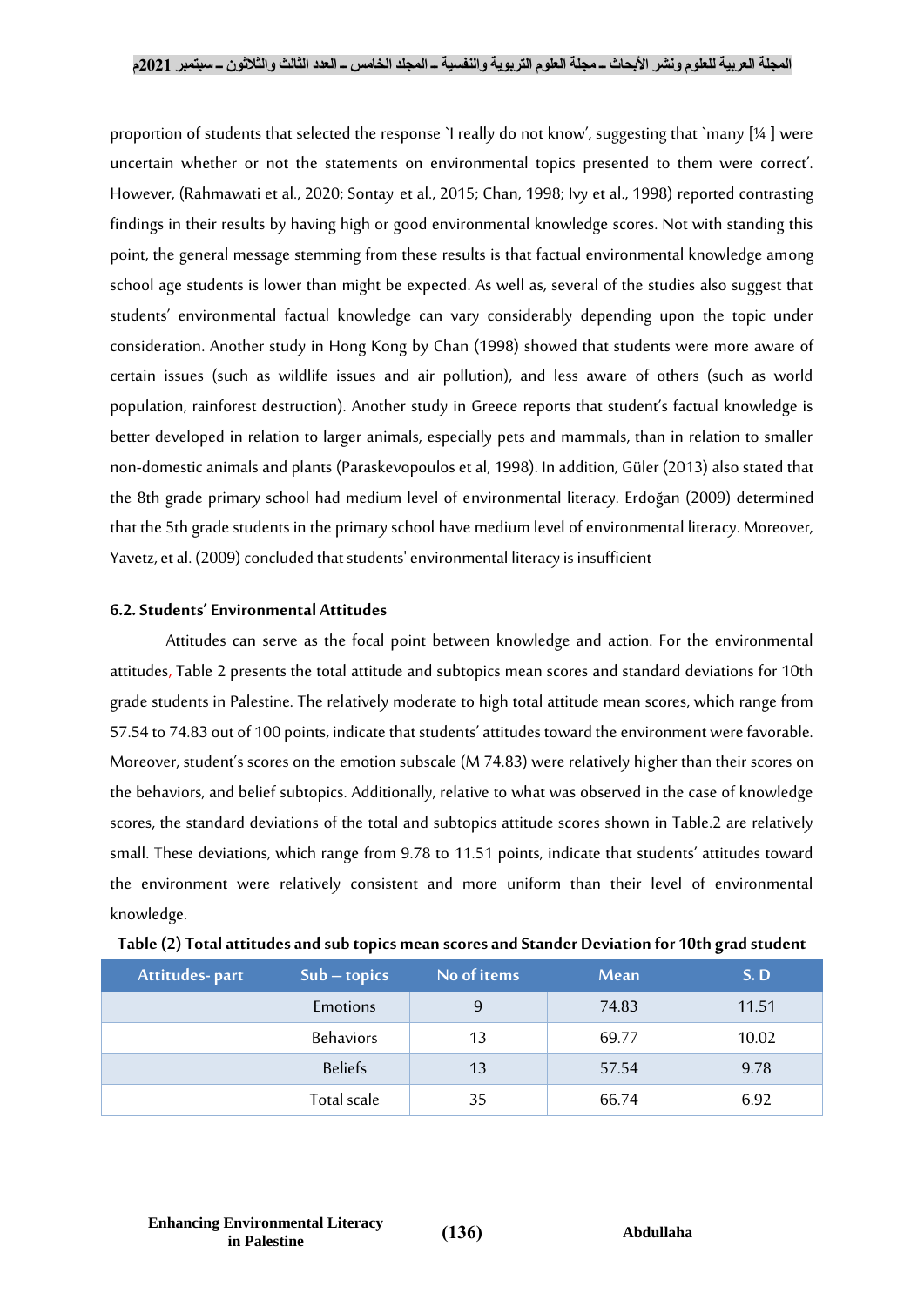The results of the  $10<sup>th</sup>$  grade students' attitude in Palestine are consistent with most of the studies in the world. The evidence generated by these studies shows that the young people appear to hold generally positive environmental attitudes. For example, within a sample of 5688 students from two major Australian cities, 82% were found to hold beliefs that aligned with an environmental (62%) or a strongly environmental orientation, (Connell et al., 1998). A study of 1256 Singaporeans aged 14 and 16 years found that generally the students had a moderately positive attitude towards the environment, (Erdogan, 2009).

# **6.3. Relationship between the levels of environmental literacy and gender**

To investigate possible differences in environmental literacy (knowledge and attitudes), T-test carried out. The dependent variable was the student's environmental literacy (knowledge and attitude measures) and the independent variable was gender. Regarding the gender independent variable with the knowledge part, Results of t-test analyses revealed that the males had a significantly higher mean knowledge score than females in the total knowledge scores, ozone sub topic, and total knowledge sub topic 2 as shown in Table 3. The mean of the total knowledge was significantly different (t =2.24, df =940, p<0.05). This also was the case in ozone sub scale were ( $t = 4.97$ , df =940, p<0.05) and finally for Total sub topic 2 were significantly different ( $t = 3.94$ , df = 940, p < 0.05).

|                 |                                   | Male      |       | <b>Female</b> |       | <b>Paired sample T-Test</b> |     |                 |
|-----------------|-----------------------------------|-----------|-------|---------------|-------|-----------------------------|-----|-----------------|
|                 | Gender                            | $n=(416)$ |       | $n=(526)$     |       |                             |     |                 |
| Domain          | Sub domain                        | M         | S.D   | M             | S.D   | T                           | D.F | $Sig. (2-tail)$ |
|                 | E. protection                     | 67.97     | 17.71 | 66.87         | 16.55 | 0.97                        | 940 | 0.328           |
| Multiple-Choice | E. problems                       | 50.54     | 17.50 | 50.83         | 18.60 | $-0.245$                    | 940 | 0.806           |
|                 | Total subscale 1                  | 57.08     | 15.12 | 56.85         | 15.48 | 0.228                       | 940 | 0.820           |
| True-False      | Green-house                       | 48.07     | 21.31 | 45.46         | 21.23 | 1.869                       | 940 | 0.062           |
|                 | Ozone                             | 49.06     | 18.33 | 43.08         | 18.35 | 4.971                       | 940 | $0.000*$        |
|                 | Acid rain                         | 53.20     | 29.64 | 52.91         | 27.96 | 0.154                       | 940 | 0.878           |
|                 | General                           | 47.99     | 30.45 | 44.61         | 28.94 | 1.741                       | 940 | 0.082           |
|                 | Total sub scale<br>$\overline{2}$ | 49.23     | 14.80 | 45.50         | 14.07 | 3.944                       | 940 | $0.000*$        |
| Scale - Total   |                                   | 53.51     | 12.41 | 51.69         | 12.33 | 2.242                       | 940 | $0.025*$        |

**TABLE (3) The Mean and Stander Deviation of The knowledge sub topics and total scale related to their Gender**

\* The mean difference is significant at the p< 0.05 level.

As far as attitude scores are concerned, significant differences were found between the mean of both Beliefs and Behaviors subtopics attitude scores Table 4. Females scored significantly higher than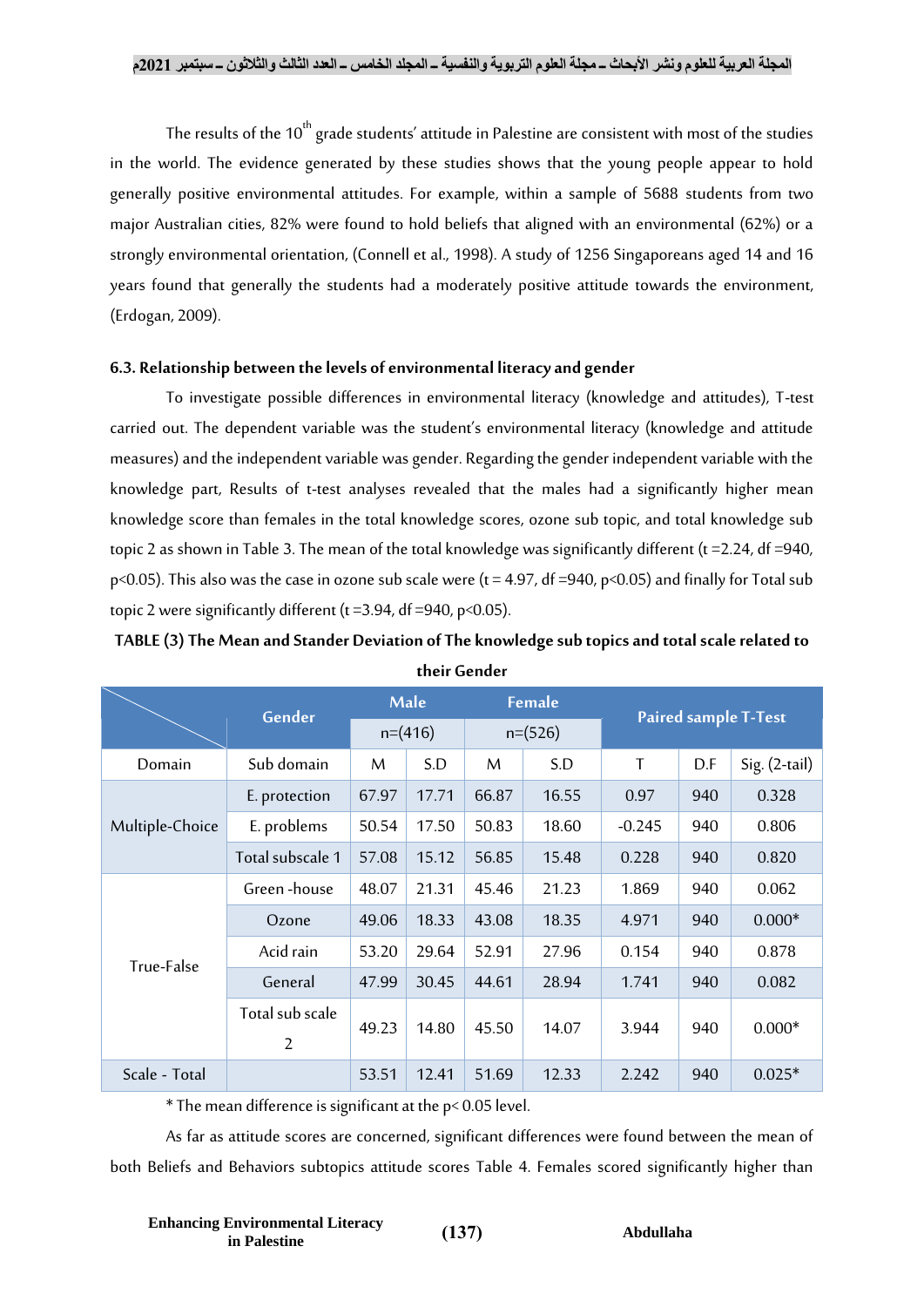males on the Behaviors subscale (t = -1.97, df =765, p<0.05). This result was reversed in the case of the belief sub topics, where the mean attitudes score for males was significantly higher than that for females (t  $=$  2.20, df = 728, p < 0.05).

| <b>Attitudes</b><br>topics | Gender |       |       |        |       |       | <b>Paired sample T-Test</b> |     |                 |
|----------------------------|--------|-------|-------|--------|-------|-------|-----------------------------|-----|-----------------|
|                            | Male   |       |       | Female |       |       |                             |     |                 |
|                            | n      | M     | S.D   | n      | M     | S.D   | т                           | D.F | $Sig. (2-tail)$ |
| <b>Beliefs</b>             | 318    | 58.44 | 9.90  | 412    | 56.84 | 9.63  | 2.205                       | 728 | $0.028*$        |
| Emotions                   | 363    | 73.99 | 11.95 | 464    | 75.49 | 11.13 | $-1.861$                    | 825 | 0.063           |
| <b>Behaviors</b>           | 340    | 68.98 | 11.13 | 427    | 70.41 | 9.00  | $-1.970$                    | 765 | $0.049*$        |
| Total scale                | 260    | 66.71 | 7.44  | 339    | 66.76 | 6.51  | $-0.073$                    | 597 | 0.942           |

**TABLE (4) The Mean and Stander Deviation of The attitudes sub topics and total scale related to their Gender**

\* The mean difference is significant at the p< 0.05 level.

There is conflicting evidence with respect to the influence of gender on young people's environmental factual knowledge and attitudes. Steel (1996) noticed gender differences in all dimensions of environmental awareness. Dopelt et al. (2019) did not find differences between genders in the level of knowledge, but nevertheless significant differences between genders were found for attitudes and behavior. The present finding that grade 10 males had significantly higher knowledge than females supported by different studies. Male students were significantly more likely to have higher levels of environmental knowledge when compared with female students (Gambro, & Switzky 1999). According to research conducted by Zimmerman (1996), blacks and women are generally less knowledgeable about ecological concepts than Whites and men. In contrast, (Makki et al 2003; Connell et al.,1998) found that female students had stronger conceptual knowledge than male students. Further investigations that explored this issue reported finding no significant relationship between gender and environmental knowledge levels (Clarke, 1996). There is some evidence to suggest that boys and girls display understanding of different aspects of environmental issues. Girls were more aware of immediate, local problems relating to human health, while boys focused more on longer-term, more abstract issues (Roper Starch Worldwide ,1994). Additionally, and Consistent with this study the findings emerging from many studies (Makki et al., 2003; Chan,1998; Dietz et al. 1998; Clarke, 1996; Stern et al., 1993) reported similar findings that women expressed more positive attitudes towards environmental quality, stronger intentions regarding the need for proenvironmental behavior, and stronger opinions about the destructive consequences of deteriorating environmental quality, than men.

In contrast, Barrett (1997) found no gender differences in the level of environmental concern as indexed by respondents' attitudes towards either controlling industrial pollution or towards banning CFS aerosol sprays. At the end of this study we able to conclude that the Palestinian  $10<sup>th</sup>$  grade school students held relatively uniform and favorable attitudes toward the environment, but had inadequate knowledge of basic environmental concepts and issues. Thus, participants seemed willing to take necessary actions to protect the environment, but lacked the knowledge base necessary to make informed decisions.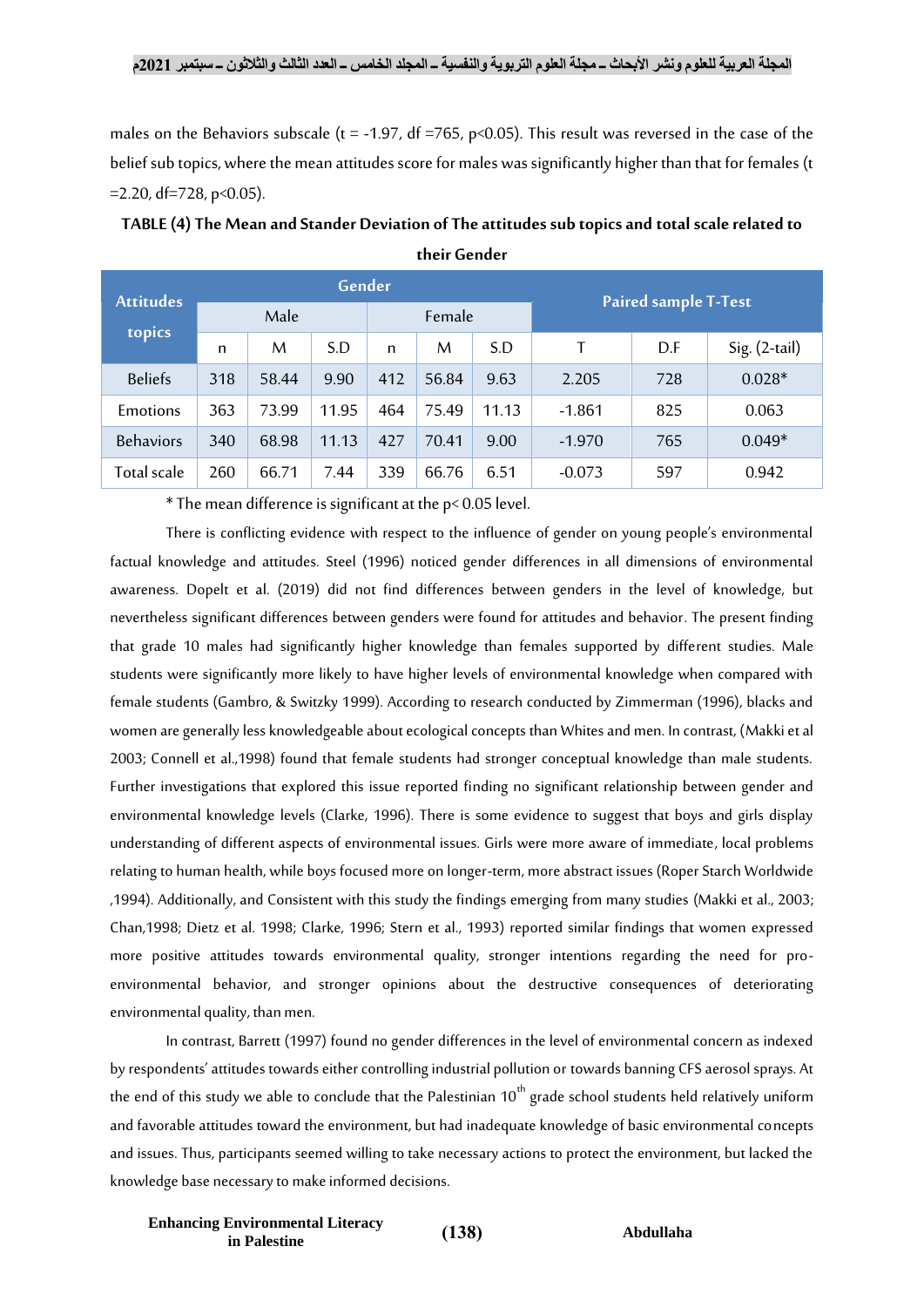### **7- CONCLUSIONS**

While our schools play a major role, cultivating environmental literacy is a task that neither begins nor ends with formal education. Many parts of our society shape attitudes toward and knowledge about the environment, family, peers, religion, community, interest groups, government, the media, etc. Apparently, acquisition of environmental literacy is a developmental process taking place over a life time, starting with what's simpler to what's more complex through a variety of education venues that would make students more concerned about the total environment and its associated problems, and who have the knowledge, attitudes and motivations, commitments and skills to work individually and collectively instead of being just advocates of environmental issues. With sophisticated insight and practical knowledge and sound awareness, environmental education leads to actions. That is, environmentally literate individuals make informed choices and take day to day actions that will conserve and enhance the ability to sustain functioning ecosystems and meet human needs now and for generations yet to come. Therefore, special teaching approaches and techniques, such as values-based, community-based instruction, and child centered approaches, are needed to develop teaching practices and to promote EE curriculum and instruction in Palestinian schools. Therefore, an assessment of environmental knowledge and attitudes of a target population can provide basic information for use by environmental educators in deciding what content should be included in programs.

# **8- RECOMMENDATIONS**

The suggestions or recommendations to improve the implementation of EE in Palestinian schools could be summarized as:

- 1. Both formal and non-formal institutions should be effectively tapped to improve people's environmental knowledge and attitudes, environmental organizations, national parks, and schools should examine their environmental education programs.
- 2. Further experimental research could investigate the cause-effect relationships between environmental knowledge, attitudes, and various independent variables. We believe that the results of this study, and studies that follow, will help transform research findings into methodological proposals for EE in Palestine.
- 3. Projects with environmental subjects should be concentrated at schools and the students should be ensured to adopt responsible behaviors towards the environment by participating in these projects.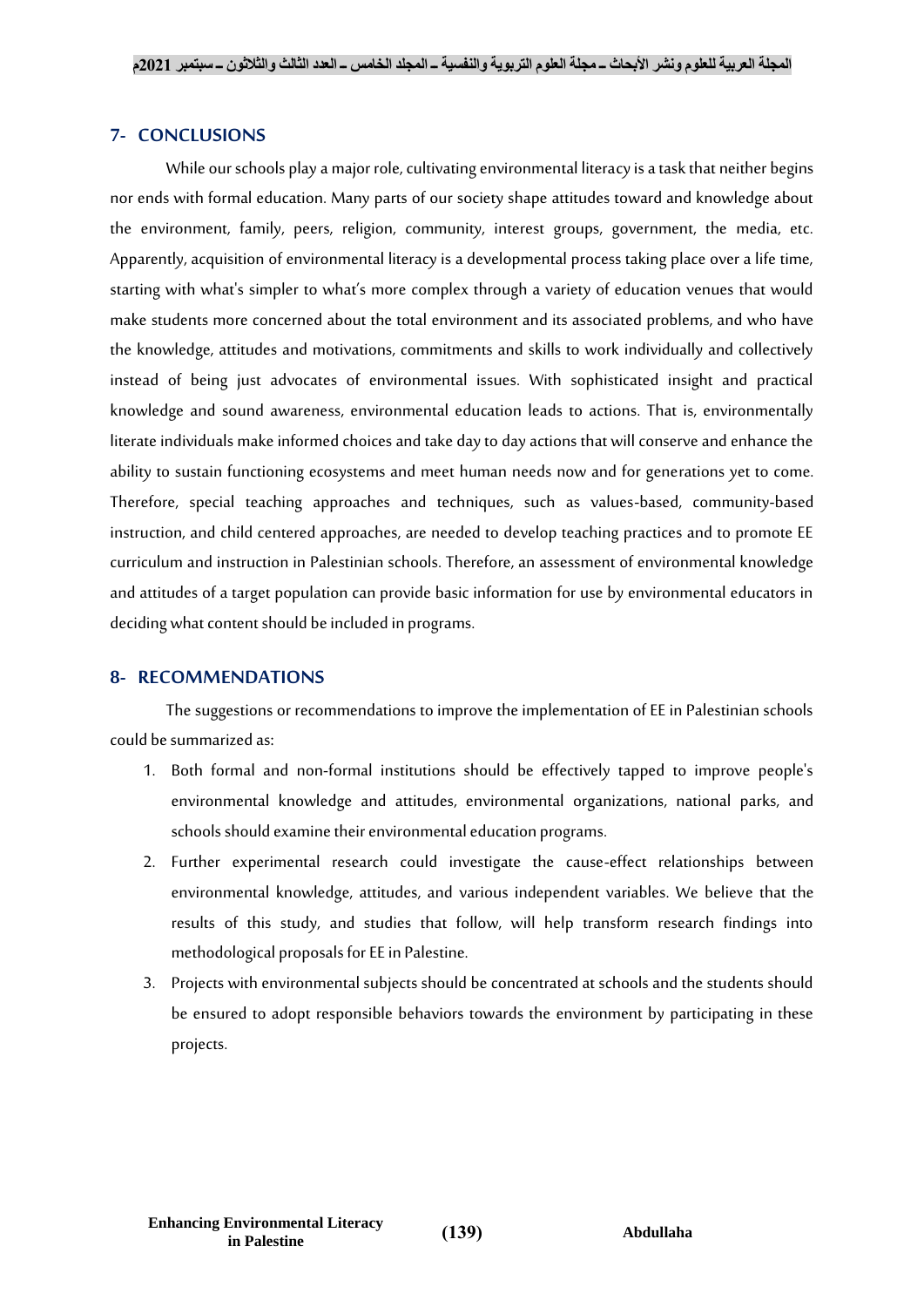# **REFERENCES**

- Ambusaidi, A., Boyes, E., Stanisstreet, M., & Taylor, N. (2012). Omani students' views about global warming: Beliefs about actions and willingness to act. **International Research in Geographical and Environmental Education**, <sup>21</sup>(1), 21-39.
- Arcury, T. (1990). Environmental attitude and environmental knowledge. **Human organization**, <sup>49</sup>(4), 300-304
- Barrett, G. W., Peles, J. D., & Odum, E. P. (1997). Transcending processes and the levels-oforganization concept. **Bioscience**, <sup>47</sup>(8), 531-535.
- Chan K.K.W. (1998) 'Mass media and environmental cognition in Hong Kong, paper presented at the NCA/ICA Conference Communication: **Organizing for the Future**, 15- 18 July, Rome.
- Clarke, J. S. (1996). Faculty Receptivity/Resistance to Change, Personal and Organizational Efficacy, Decision Deprivation and Effectiveness in Research I Universities. ASHE Annual Meeting Paper.
- Clarke. B. (1996) 'Environmental attitudes and knowledge of Year 11 students in a Queensland high school' **Australian Journal of Environmental Education**, Vol 12, pp. 19-26.
- Connell S., Fien, J., Sykes, and H. Yencken, D. (1998) 'Young people and the environment in Australia: beliefs, knowledge, commitment and educational implications' **Australian Journal of Environmental Education**, Vol. 14, pp. 39- 48.
- DeWaters, J., Qaqish, B., Graham, M., & Powers, S. (2013). Designing an energy literacy questionnaire for middle and high school youth. **The Journal of Environmental Education**, 44(1), 56-78.
- Dietz, T., Stern, P. C., & Guagnano, G. A. (1998). Social structural and social psychological bases of environmental concern.**Environment and behavior**, <sup>30</sup>(4), 450-471.
- Disinger, J. F., & Roth, C. E. (1992). Environmental Literacy. ERIC/CSMEE Digest.
- Dopelt, K., Radon, P., & Davidovitch, N. (2019). Environmental Effects of the Livestock Industry: The Relationship between Knowledge, Attitudes, and Behavior among Students in Israel. **International Journal of Environmental Research and Public Health**, <sup>16</sup>(8), 1359.
- Emilson, A., & Johansson, E. (2018). Values in Nordic early childhood education: Democracy and the child's perspective. In **International handbook of early childhood education** (pp. 929-954). Springer, Dordrecht.
- Erdogan, M. (2009). Fifth grade students' environmental literacy and the factors affecting students' environmentally responsible behaviors. **Unpublished doctoral dissertation**, Middle East Technical University, Turkey.
- Erten, S. (2003). By the study of a teaching model on development of awareness on" garbage reduction" for the fifth class students. **Hacettepe University Journal of Education**, <sup>25</sup>(25), 94-103.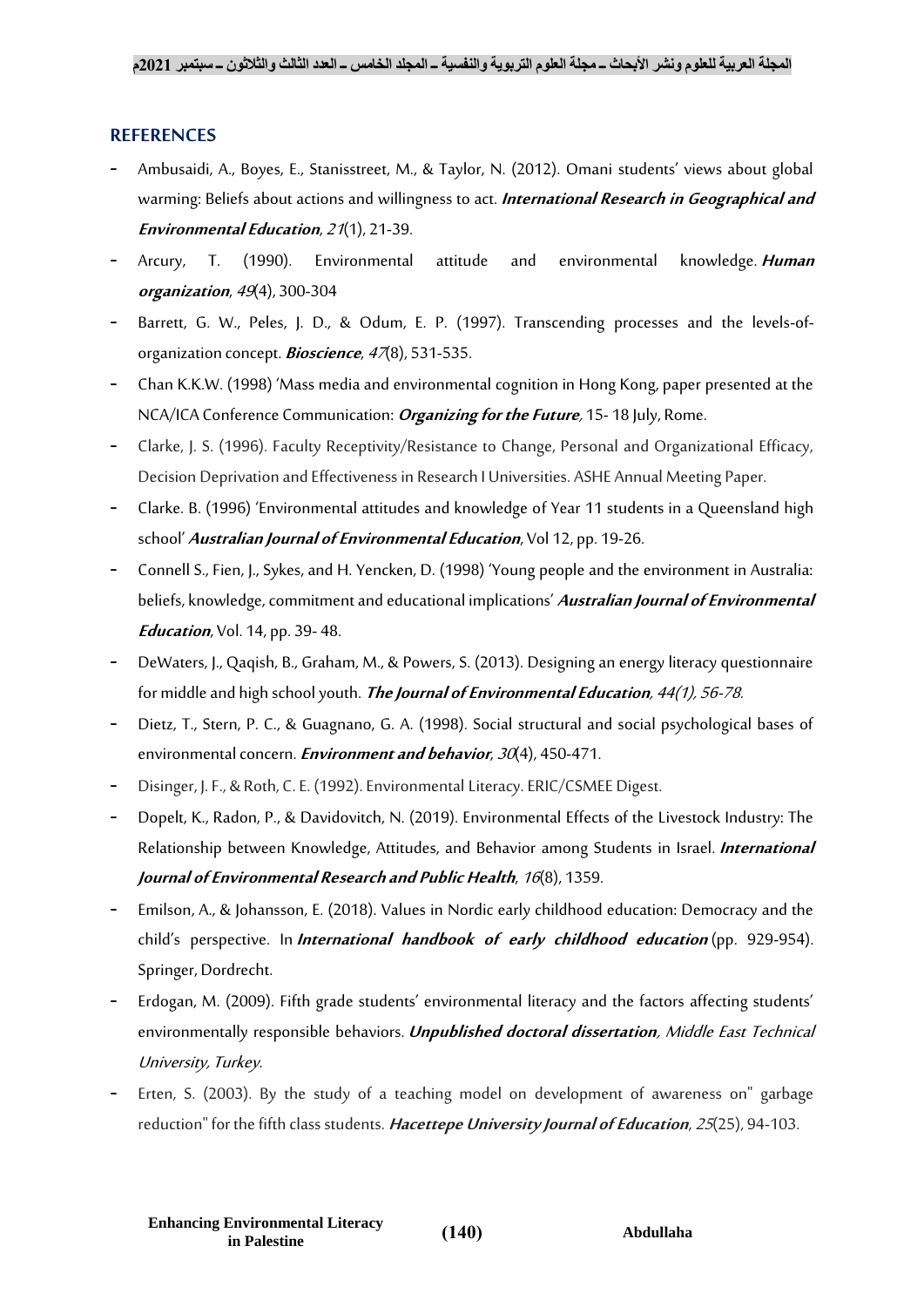- Esa, N. (2010). Environmental knowledge, attitude and practices of student teachers. International Research in Geographical and Environmental Education, <sup>19</sup>(1), 39-50.
- First Palestinian Curriculum Plan (1999) 'General Administration of Educational Curricula' Ministry of Education, Palestine.
- Gambro, J. S., & Switzky, H. N. (1996). A national survey of high school students' environmental knowledge. **The Journal of Environmental Education**, <sup>27</sup>(3), 28-33.
- Gambro, J. S., & Switzky, H. N. (1999). Variables associated with American high school students' knowledge of environmental issues related to energy and pollution. **The Journal of Environmental**  *Education, 30***(2), 15-22.**
- Genc, M. (2015). The project-based learning approach in environmental education. **International Research in Geographical and Environmental Education**, <sup>24</sup>(2), 105-117.
- Genc, M., & Akilli, M. (2016). Modeling the relationships between subdimensions of environmental literacy. **Applied Environmental Education & Communication**, <sup>15</sup>(1), 58-74.
- Goussia-Rizou, M., & Abeliotis, K. (2004). Environmental education in secondary schools in Greece: The viewpoints of the district heads of environmental education. **Journal of Environmental Education,** <sup>35</sup>, 29-42.
- Güler, E. (2013). The determination of environmental literacy levels of 8th grade students and examination of students' environmental literacy level in terms of various variables. Unpublished master's thesis). Çukurova University, Adana.
- Hines, J. M., Hungerford, H. R., & Tomera, A. N. (1987). Analysis and synthesis of research on responsible environmental behavior: A meta-analysis. **The Journal of environmental education**, <sup>18</sup>(2), 1-8.
- Hollweg, K. S., Taylor, J. R., Bybee, R. W., Marcinkowski, T. J., McBeth, W. C., & Zoido, P. (2011). Developing a framework for assessing environmental literacy. Washington, DC: North American Association for Environmental Education.
- Hsu, S. J., & Roth, R. E. (1996). An assessment of environmental knowledge and attitudes held by community leaders in the Hualien area of Taiwan. **The Journal of Environmental Education**, <sup>28</sup>(1), 24-31.
- Hsu, S. J., & Roth, R. E. (1998). An assessment of environmental literacy and analysis of predictors of responsible environmental behaviour held by secondary teachers in the Hualien area of Taiwan.**Environmental education research**, <sup>4</sup>(3), 229-249.
- Hungerford, H. R., & Volk, T. R. (2003). Notes from Harold Hungerford and Trudi Volk. **The Journal of Environmental Education**, <sup>34</sup>(2), 4-6.
- Hungerford, H., Peyton, R. B., & Wilke, R. J. (1980). Goals for curriculum development in environmental education. **The Journal of Environmental Education**, <sup>11</sup>(3), 42-47.

**Enhancing Environmental Literacy in Palestine )141( Abdullaha**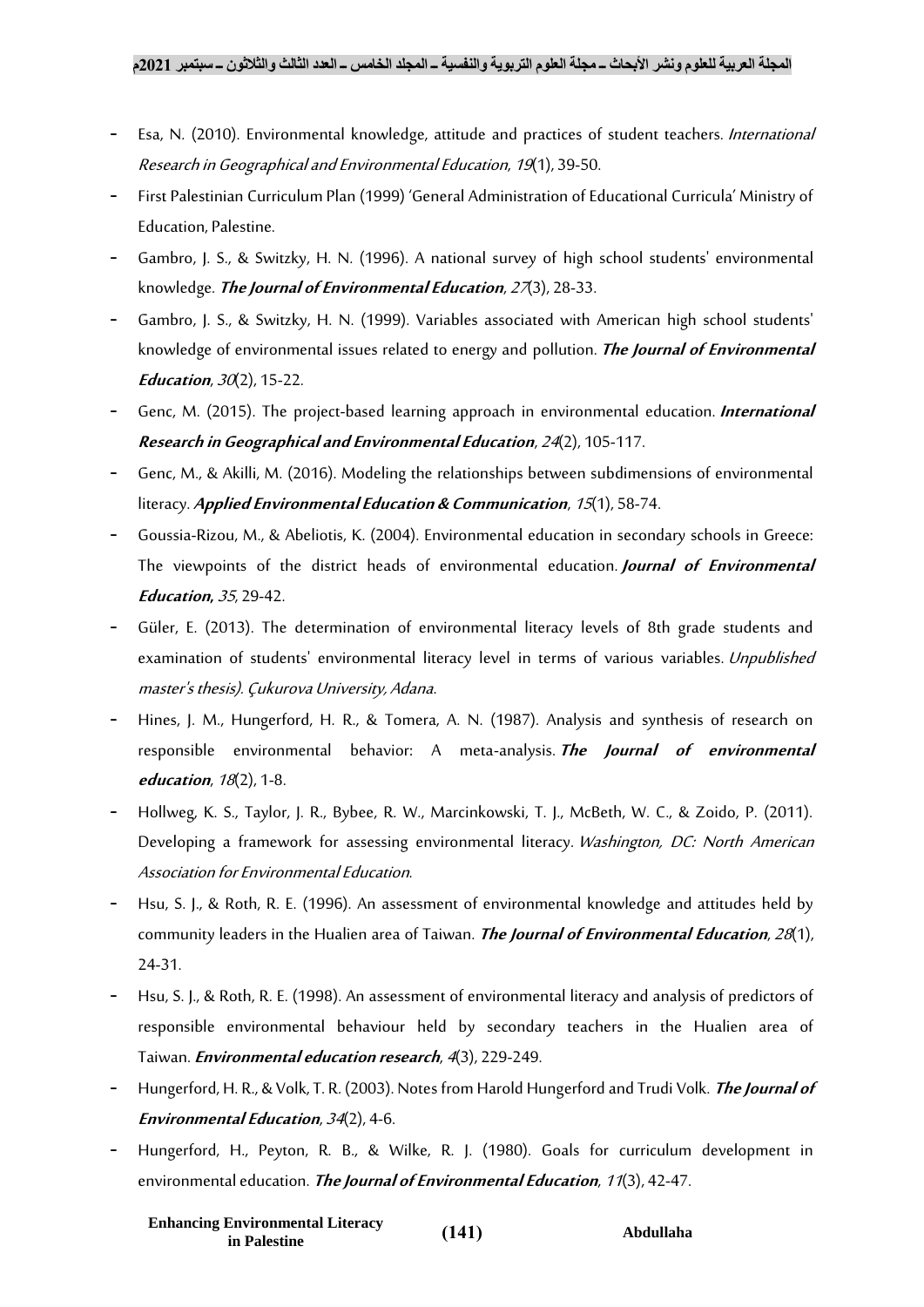- Ivy T.G-C., Lee, C.K-E. and Chuan, G.K. (1998) 'A survey of environmental knowledge, attitudes and behavior of students in Singapore' **International Research in Geographical and Environmental Education,** Vol. 7, pp. 181- 202.
- Karasar, N. (2017). Scientific Research Method Concepts Principles Techniques. Ankara.
- Kellert, S. R. (1985). 'Attitudes toward animals: Age-related development among children' **The Journal of Environmental Education**, Vol. 16, pp. 29-39.
- Kuhlemeier H., Vandenbergh, H. and Lagerweij, N. (1999) 'Environmental knowledge, attitudes, and behavior in Dutch secondary education' **Journal of Environmental Education**, Vol. 30, pp. 4- 14.
- Leeming, F. C., Dwyer, W. O., & Bracken, B. A. (1995). Children's environmental attitude and knowledge scale: Construction and validation. **The Journal of Environmental Education**, <sup>26</sup>(3), 22- 31.
- Liu, S. Y., Yeh, S. C., Liang, S. W., Fang, W. T., & Tsai, H. M. (2015). A national investigation of teachers' environmental literacy as a reference for promoting environmental education in Taiwan. **The Journal of Environmental Education**, <sup>46</sup>(2), 114-132.
- Lyons, E., & Breakwell, G. M. (1994). Factors predicting environmental concern and indifference in 13 to 16-year-olds.**Environment and Behavior**, <sup>26</sup>(2), 223-238.
- Makki, M. H., Abd-El-Khalick, F., & BouJaoude, S. (2003). Lebanese secondary school students' environmental knowledge and attitudes.**Environmental Education Research**, <sup>9</sup>(1), 21-33.
- McBeth, B., & Volk, T. (2010). The National Environmental Literacy Project: A Baseline Studyof Middle Grade Students in the United States. University of Wisconsin Platteville, Platteville, Wisconsin, USA Southern Illinois University-Carbondale, Carbondale, Illinois, USA.
- McBeth, W., Hungerford, H., Marcinkowski, T., Volk, T., & Meyers, R. (2008). National Environmental Literacy Assessment Project: Year 1, National baseline study of middle grade students; final research report. Unpublished Project Report. Florida Institute of Technology, Melbourne, USA.
- Meuth, A. M. (2010). Environmental literacy of hispanic, urban, middle school students in Houston, Texas. University of Houston.
- Morrone, M., Mancl, K., & Carr, K. (2001). Development of a metric to test group differences in ecological knowledge as one component of environmental literacy. **The Journal of Environmental Education**, <sup>32</sup>(4), 33-42.
- Mosothwane, M. (1992). An assessment of Botswana preservice teachers' environmental content knowledge, attitude towards environmental education and concern for environmental quality.
- Paraskevopoulos, S., Padeliadu, S., & Zafiropoulos, K. (1998). Environmental knowledge of elementary school students in Greece. **The Journal of Environmental Education**, <sup>29</sup>(3), 55-60.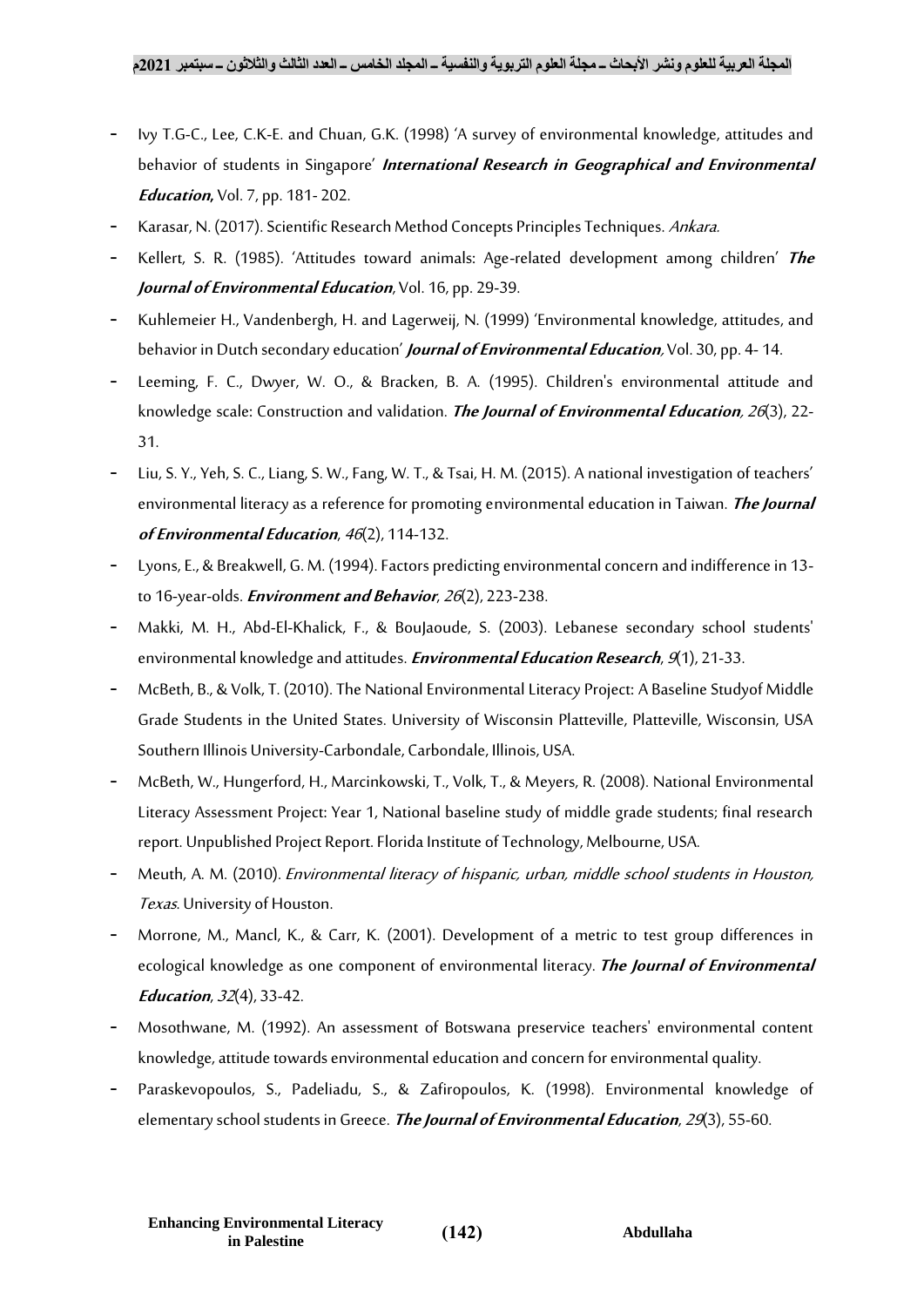- Pe'er, S., Goldman, D., & Yavetz, B. (2007). Environmental literacy in teacher training: Attitudes, knowledge, and environmental behavior of beginning students. **The Journal of Environmental Education**, <sup>39</sup>(1), 45-59.
- Pooley, J. A., & O'Connor, M. (2000). Environmental education and attitudes: Emotions and beliefs are what is needed.**Environment and behavior**, <sup>32</sup>(5), 711-723.
- Pothitou, M., Hanna, RF, & Chalvatzis, KJ (2016). Environmental knowledge, pro-environmental behaviour and energy savings in households: An empirical study. **Applied Energy**,184, 1217-1229.
- Rahmawati, F. D., Tusyanah, T., Dewi, L. C., & Indira, F. R. (2020). UNNES Goes Conservation: Among Students' Knowledge, Perception and Attitude of Students' Environmental Conservation. **KnE Social Sciences**, 247-265.
- Ramsey, J. (1993). The science education reform movement: Implications for social responsibility.**Science Education**, <sup>77</sup>(2), 235-258.
- Roper Starch Worldwide (1994) 'Environmental Attitudes and Behaviors of American Youth with an Emphasis on Youth from Disadvantaged Areas' (**ED 381 599**) **(Washington, DC, National Environmental Education and Training Foundation).**
- Sanera, M. (1998). Environmental education: Promise and performance. **Canadian Journal of Environmental Education (CJEE**), <sup>3</sup>(1), 9-26.
- Siraj-Blatchford, J., Mogharreban, C., & Park, E. (2016). International research on education for sustainable development in early childhood. Springer International Publishing.
- Sontay, G., Gökdere, M., & Erdoğan, U. S. T. A. (2015). A Comparative Investigation of Sub-Components of the Environmental Literacy at the Secondary School Level. **Journal of Turkish Science Education**, <sup>12</sup>(1), 19-28.
- Stables, A. (1998). Environmental literacy: Functional, cultural, critical. The case of the SCAA guidelines**.Environmental Education Research**, <sup>4</sup>(2), 155-164.
- Steel, B. S. (1996). Thinking globally and acting locally?: environmental attitudes, behaviour and activism. **Journal of environmental management**, <sup>47</sup>(1), 27-36.
- Stern, P. C., Dietz, T., & Kalof, L. (1993). Value orientations, gender, and environmental concern.**Environment and behavior**, <sup>25</sup>(5), 322-348.
- Stevenson, R. B., Brody, M., Dillon, J., & Wals, A. E. (Eds.). (2013). International handbook of research on environmental education. Routledge.
- Tuncer, G., Tekkaya, C., Sungur, S., Cakiroglu, J., Ertepinar, H., & Kaplowitz, M. (2009). Assessing preservice teachers' environmental literacy in Turkey as a mean to develop teacher education programs**. International Journal of educational development**, <sup>29</sup>(4), 426-436